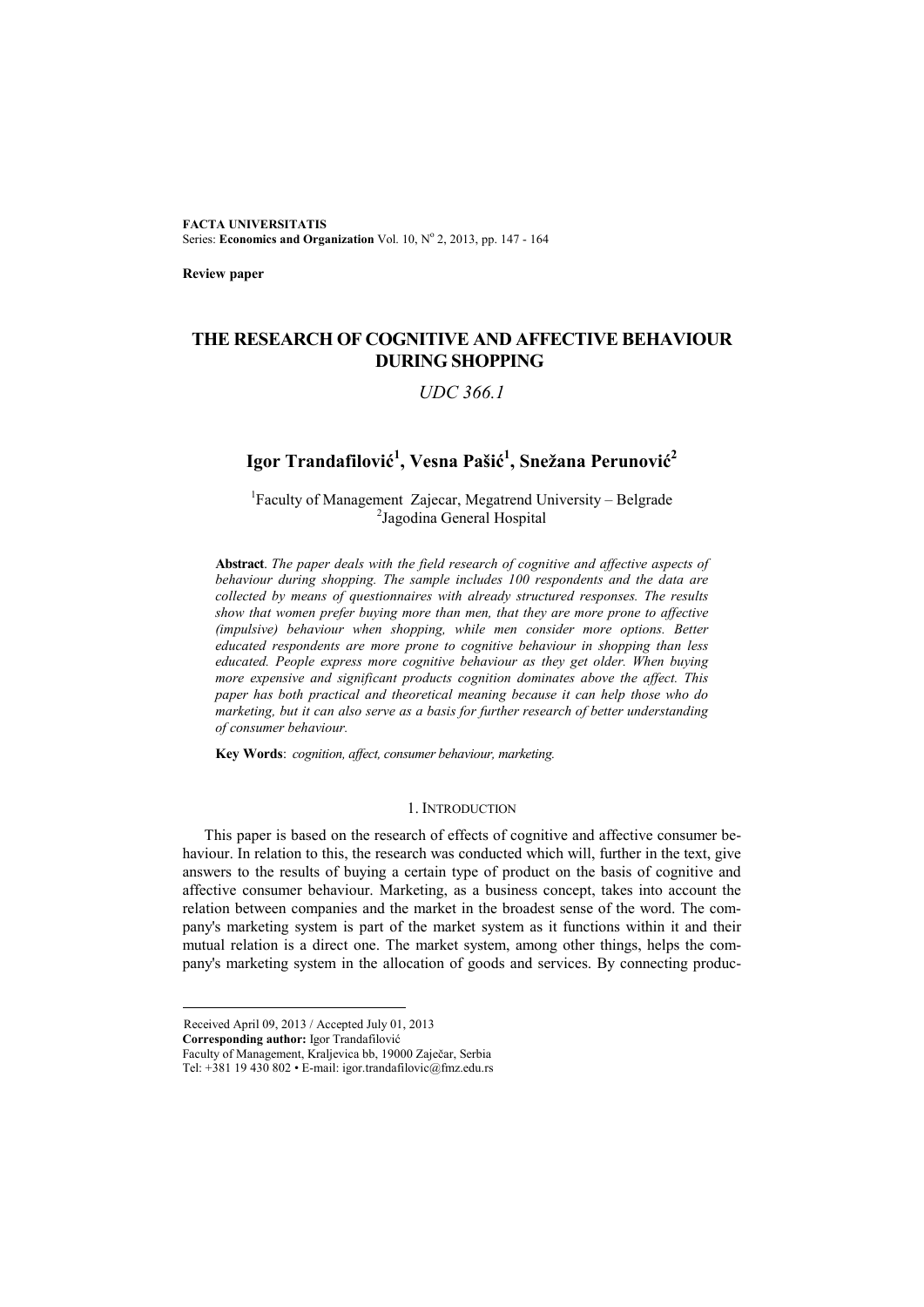tion and consumption, marketing as a social process, contributes to meeting consumers' needs and desires, increasing the quality of life and the living standard of both individual and society as a whole.

The most important part of marketing research and consequent operational activities has to rely on the analysis of consumers; therefore, data gathering is the main task marketing has in a company. Consumers are the main market element and all company's efforts are aimed precisely at them. They are the starting point of all marketing goals, strategies, plans and actions. Consumers are beings with needs and desires – and that is why the changeable needs and desires are at the core of every marketing business concept (Milisavljevic, 2002, p.9). It is therefore necessary to study the process of forming consumer needs, desires and attitudes as well as all the factors that may have an effect on consumer bahaviour. When designing a marketing strategy, the company starts with the identified customer needs and requests and the behaviour they show in a complex process of purchasing (before, during and after). Marketing is everywhere around us, it is a business way of thinking oriented towards the market and society as a whole which improves quality of life generally.

Modern conditions of doing business and challenges of intensive globalisation have set new business rules, new communication systems, developed new technologies, telecomunications and transport, as well as better understanding of the relations that exist between companies and consumers (Jovanovic, Langovic, 2009, p.11).

By studying consumer behaviour it can be seen how individuals make decisions regarding the spending of their resources (money, time, energy) when buying particular products. Consumer behaviour encompasses the interraction between emotions and thinking, behaviour and events in the surroundings.

The main objective of consumer behaviour research is to grasp, i.e., anticipate consumer behaviour on the basis of knowledge one has at one's disposal. It is necessary to see what, why, how, when, where and how often consumers buy something. Marketing managers start with consumer needs looking for an adequate stimulus which 'awakens' people's needs to purchase something.

Just as engineers construct obeying the well-defined laws of physics which are developed through theoretical analyses and tested by empirical research, marketing managers rely on consumer behaviour models – the models that describe how each customer behaves during shopping (in stores, markets, boutiques) and which are developed on the theory of consumer behaviour and tested in the market afterwards (Ilic, 2010, p.5).

A consumer is a community member, a social and a cultural being who tends to satisfy his or her needs/desires by and through purchasing and using a particular product/service. A set of complex economic, social, psychological and geographical, demographic and situational factors all have their influence on consumer behaviour and motives.

The most influential psychological factors that impact the individual during shopping are the following: motivation, perception, learning and beliefs and attitudes (Kotler, Armstrong, 2008, p.143).

 Positive motivation directs consumers to act while the negative one deters them from buying a particular product or service. A motive is an internal driving factor (motives can be rational and emotinal).

Abraham Maslow developed the well-known Hierarchy of Needs model which differentiates between five groups of needs (from the lowest to the highest –physiological, safety,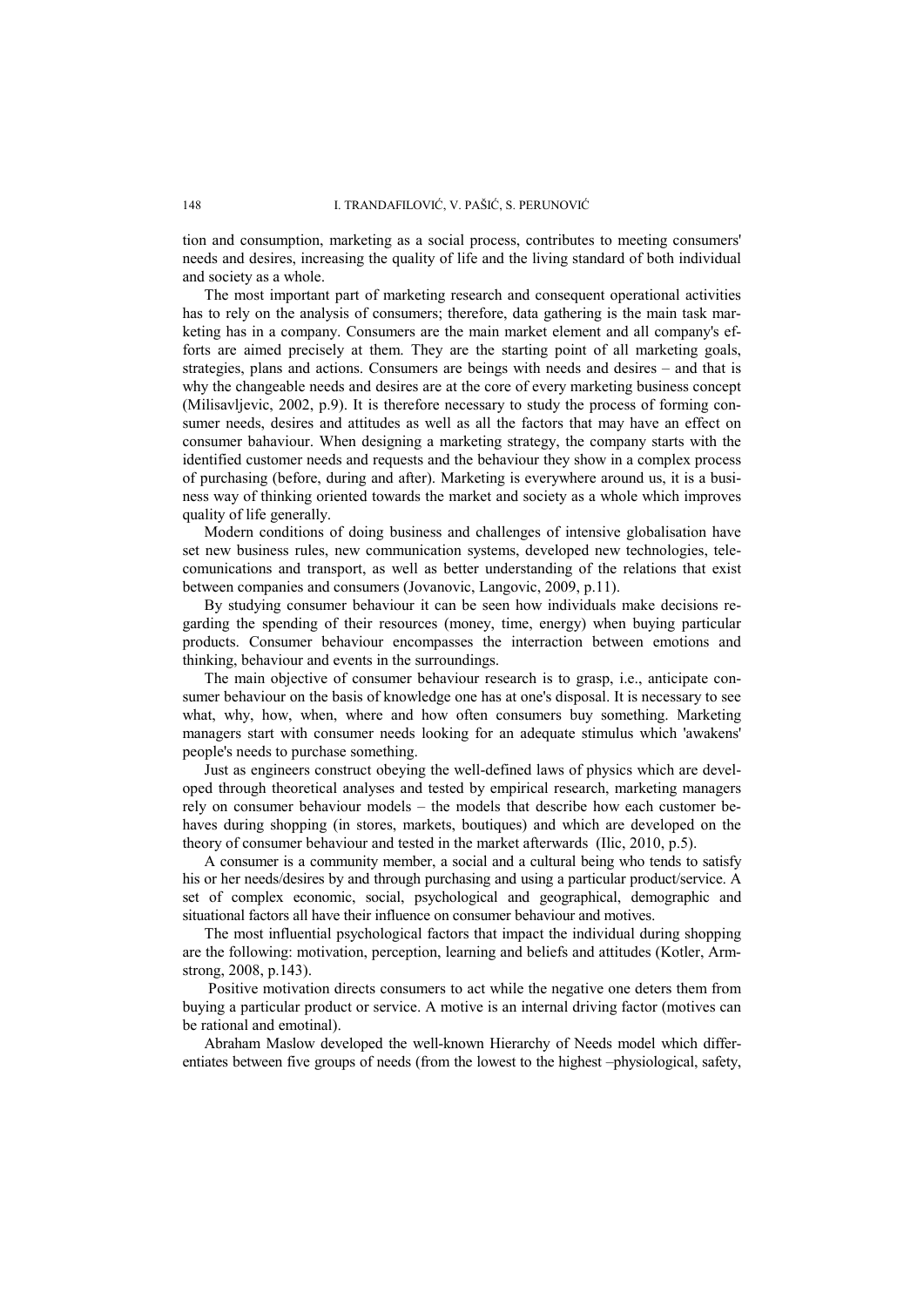social, esteem and self-actualization). When lower-level needs are satisfied, higher-level needs emerge, cause tension and encourage people to act (Rakic, Rakic, 2007, p.50).

Sometimes it happens that a desire turns into a need. In other words, an intensive desire which is not satisfied can in time become a need (McDaniel, Lamb, Hair, 2006, p.156). What is interesting is that sometimes there are reasons which do not allow people to behave in accordance with their desires regardless of the fact that certain products and services satisfy their goals thoroughly (situational factors, authority and the like) (Shaughnessy, 2007, p.155).

The shopping process starts when a customer recognizes a problem or a need after which he seeks information, estimates the alternatives and makes the decision whether to buy or not. There are different ways of decision-making depending on the the point of shopping. For example, different parametres are used when people buy something for themselves (functionality is the most dominant factor in this case) and when buying presents (price or brand are more considered in such situations). Sometimes shopping may be impulsive and unplanned, and sometimes all aspects and alternatives are considered carefully.

### 2.COGNITIVE AND AFFECTIVE CONSUMER BEHAVIOUR

What differentiates man from the day of his creation (which has not changed throughout his history) from other living beings is the fact that he possesses particular phychic functions (cognitive – mental, affective – emotional, connotative – motivational) which are the components of his personality. Cognitive psychic functions are products of the mind. They help man to get to know his surrounding and are a source of knowledge and self-control. Emotional psychic functions are a product of man's spirit (soul) and enable him to socialize and integrate into a wider community (sociablility ability). That is why the rest of the paper will primarily deal with studying the psychogenic (mental, spiritual) functions of one's personality as this is the first step in undersatnding consumer behaviour when making a decision whether to actually buy something or not, which is a key theory which market management relies on. A personality is an organisation of relatively stable characteristics which are supposed to determine how a man behaves, acts, works and creates. They direct him to react relatively consistently, in an integrated way and in a manner characteristic only of him as an individual, but also determine his reactions to other people – other personalities.

#### **2.1. Cognitive consumer behaviour**

Cognition is a process of learning through and by help of which an individual becomes aware of his internal and external reality and gets to know it better. It encompasses a series of psychological processes such as perception, remembrance, learning, imagination, discovering, thinking, making judgements, using language etc.

The cognitive theory refers to the process of learning and developing knowledge and comprehension. In a way cognitive psychology is in opposition to behavioural orientations. It stresses the importance of the internal organisation of the psyche. By studying the way knowledge is organised in remembering structural models, cognitive psychology has offered a set of models which can be applied in management, especially in marketing management. The cognitive aspect of the psyche refers to the organisation of the whole reality in a unique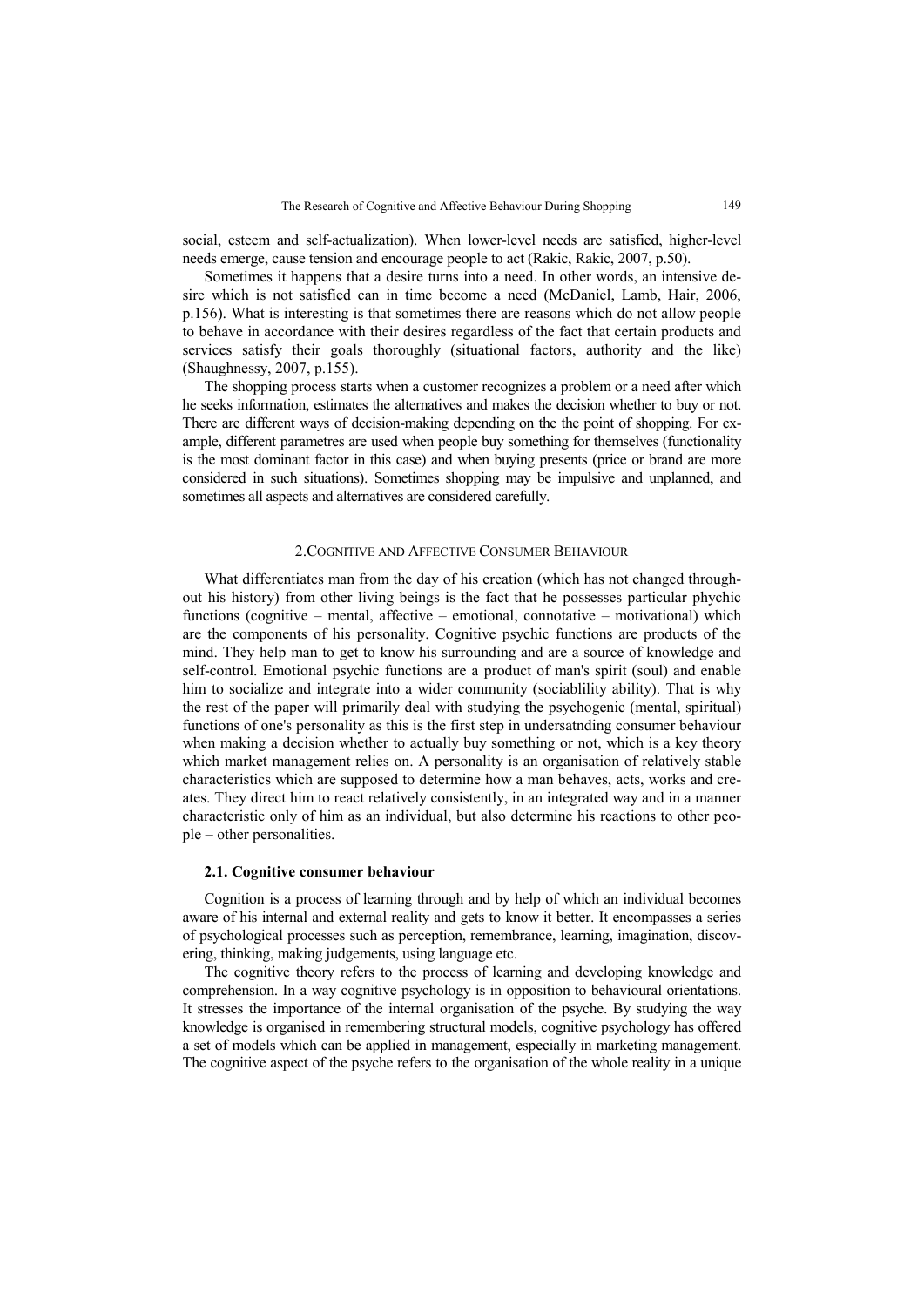#### 150 I. TRANDAFILOVIĆ, V. PAŠIĆ, S. PERUNOVIĆ

system. Various personalities' aspects take part in the development of a cognitive structure such as: knowledge, beliefs, attitudes, values, observation, noticing the facts, language and its relational systems. The characteristics of consumer cognitive behaviour are the following: understanding, thinking, experience, knowledge and studious decision-making and these characteristics are the reason why someone actually buys a particular product.

All situations in which alternative consideration, use of logic, functionality, price-quality relationship etc. affect the choice of goods/services are all examples of dominantly cognitive behaviour. A good example may be car purchase because of its cheap spare parts, small fuel consumption or service availability, although the same person can buy a beautiful sports car which is a sign of prestige. Man uses his rational thinking, knowledge, information and makes decisions after a period of studious considering and reconsidering taking into account the well being of the whole family rather than himself and his own current sentiments.

#### **2.2. Affective consumer behaviour**

Emotions are provoked or aroused conditions of an organism followed by body changes as well as by visible changes in one's behaviour and point to emotional conditions or processes. Compared to the cognitive/rational mind, the emotional mind is quicker since it reacts without stopping, i.e. its speed excludes analytical thinking typical of the cognitive mind. People in fact have no need for an extremely fast car to get somewhere. However, they like to enjoy the feeling of power and energy which fast cars embody (Dunne, 2005, p.9). An affect is to be understood as a type of a mental phenomenon unique for conscious experience, subjective feelings, emotions and mood. Examples of affective behaviour are the feelings of anger, fear, happiness, bewilderment, surprise, etc. Consumer affective responses to the companies' actions may be positive and negative.

'I was at Beverly Hills, walking around with no intention to buy anything, when suddenly I saw a beautiful pair of black shoes in the shop window which were screaming at me 'buy me'. I went in, tried them on and they were a match. I went to another department, but the shoes were still walking behind me. I felt as if they had been dragging me back so I finally returned and bought them.' (Rook, 1987, p.190).

This example is only one of many which illustrates that the purchase itself happens because of the consumer's strong feeling that a particular product has to be bought. The affective reaction leads directly to a certain behaviour with no previous attitude formation or pondering about the purchase and its consequences. Impulsive shopping or affective consumer behaviour as a response to sudden stimuli is characteristic of a situation in which customer's emotions dominate other possible knowledge regarding the product/service. The key features of impulsive or affective customer behaviour which differentiate it from cognitive or rational or cautious are the following:

a sudden*,* spontaneous urge to buy the product;

- $\blacksquare$  temporary loss of self-control;
- $\blacksquare$  emotional conflict and tensions:
- reducing logic and rational evaluations;
- spending regardless of the consequences.

An impulse to buy something is hedonistic and complex. It may lead to the emotional conflict oscillating between a feeling of satisfaction and a feeling of guilt. Therefore, even very impulsive persons do not react to every spontaneous urge to buy. The factors such as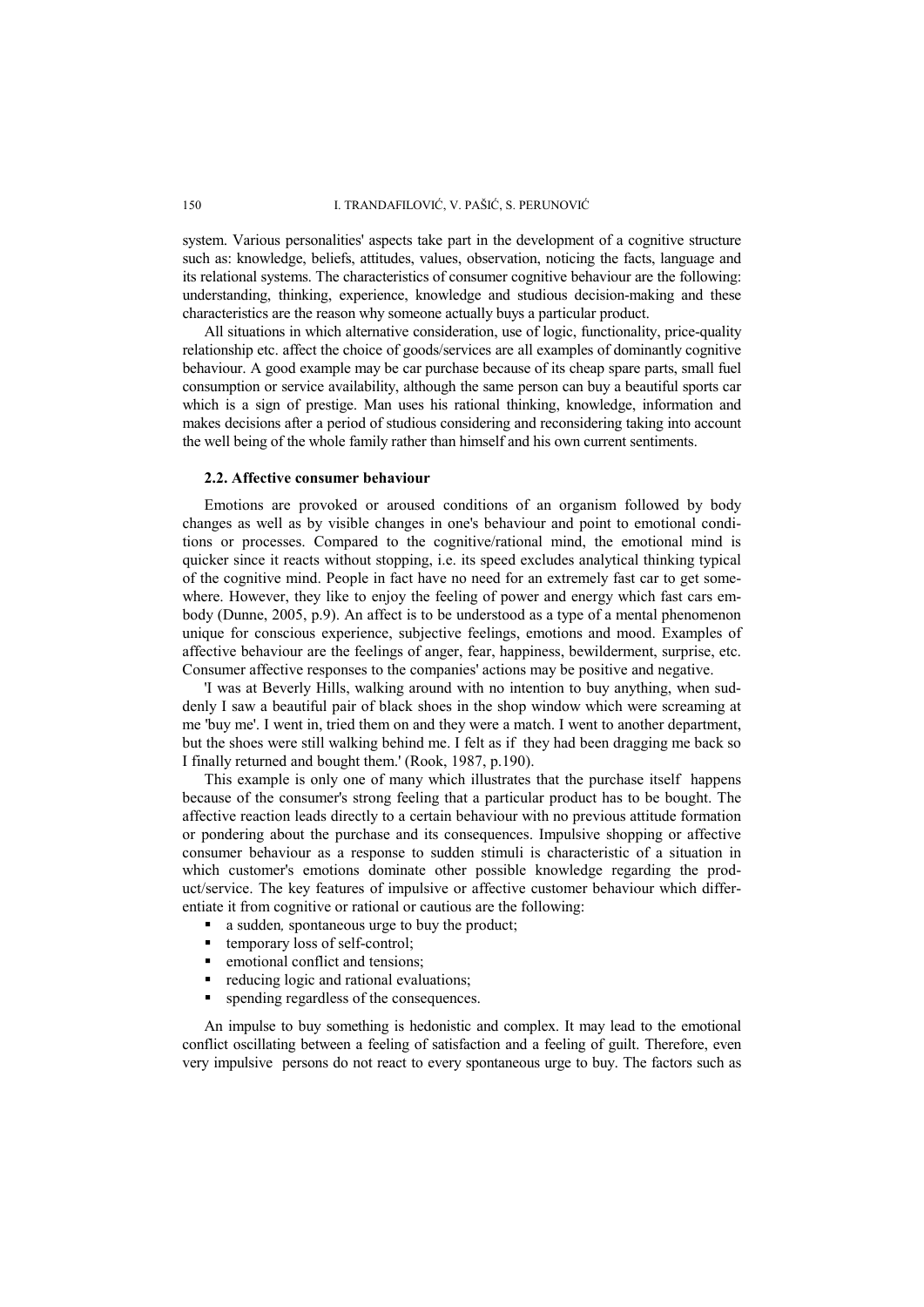consumer's economic situation, time pressure, social status, can encourage a need to assess the buying prospect and reduce the possibility for impulsive shopping. In cases when shopping means spending a large amount of these sources, it is more difficult to materialize as it requires more consideration and planning. On the other hand, with the so-called routine shopping (buying something which is of no great importance, usually cheaper stuff), things get easier since less money and time are spent, and less physical or metal effort is made, which all increase the probability of impulsive shopping. Marketing experts do their best to make the shopping as simple as possible for consumers... Innovations such as credit cards, 'instant' cards, ATM, online and TV shopping make the process easier.

Some of the factors that influence impulsive shopping are as follows: lower prices, mass distribution, self-service, mass advertising, packages, small dimensions, how much a product weighs, how products are arranged and presented, short lifecycle products (Stern, 1962, p.60).

Coca Cola is perhaps the world's most famous brand, i.e. the brand which, in the easiest way, recognizes (and uses) the emotions and impulses which are just beneath the surface of consumers' conscious mind.

 As a product of mass consumption and use, it carries a message of positive energy, youth, excitement, positive mood, satisfaction and these are precisely the agents it uses to affect consumers and the reason why it is so broadly consumed. It is enough to remember the company's slogans, the radiant red colour in the commercials and Coca Cola New Year truck with happy and smiling Santa Claus making a toast with a bottle of Coca Cola. Besides, the new promotional campaigns insist on linking the drink with family gatherings, i.e. the situations when people are most vulnerable and emotional.

It is emotional branding which is one of the most important paradigms and secrets of success of the Coca Cola Company. 'A brand has to possess human qualities and emotional values' (Gobe, 2006, p.305).

The above-mentioned facts are precisely the reasons which have an impact on affective consumer behaviour for buying this product. Coca Cola affects emotions and this is one of the company's main marketing strategy factors. The drink is consumed by people of all ages and all have the same feeling of satisfaction, laughter and positive excitement, and its dominant red colour revives youthful passion and the desire to feel exactly that way. The cunning marketing experts employed in the Company have developed and successfully carried out a strategy based on the affective consumer reactions when buying this product as a response to the stimuli and messages which provoke precisely that kind of behaviour intended by commercials, through the colours, the package and the product range. The more satisfied the consumer, the greater the probability that he or she will buy the same product again. The more repeated purchases, the greater the probability that consumer satisfaction will get bigger and bigger, which will ultimately make a loyal customer. These are the reasons why Coca Cola is a brand which deserves respect since it is one of the most successful market brands with a long history and loyal customer base.

#### **2.3. Comparative review of cognitive and affective behaviour responses**

Table 1 clearly shows the difference between cognitive and affective responses. The cognitve responses are characteristic of rational thinking, experience, remembrance and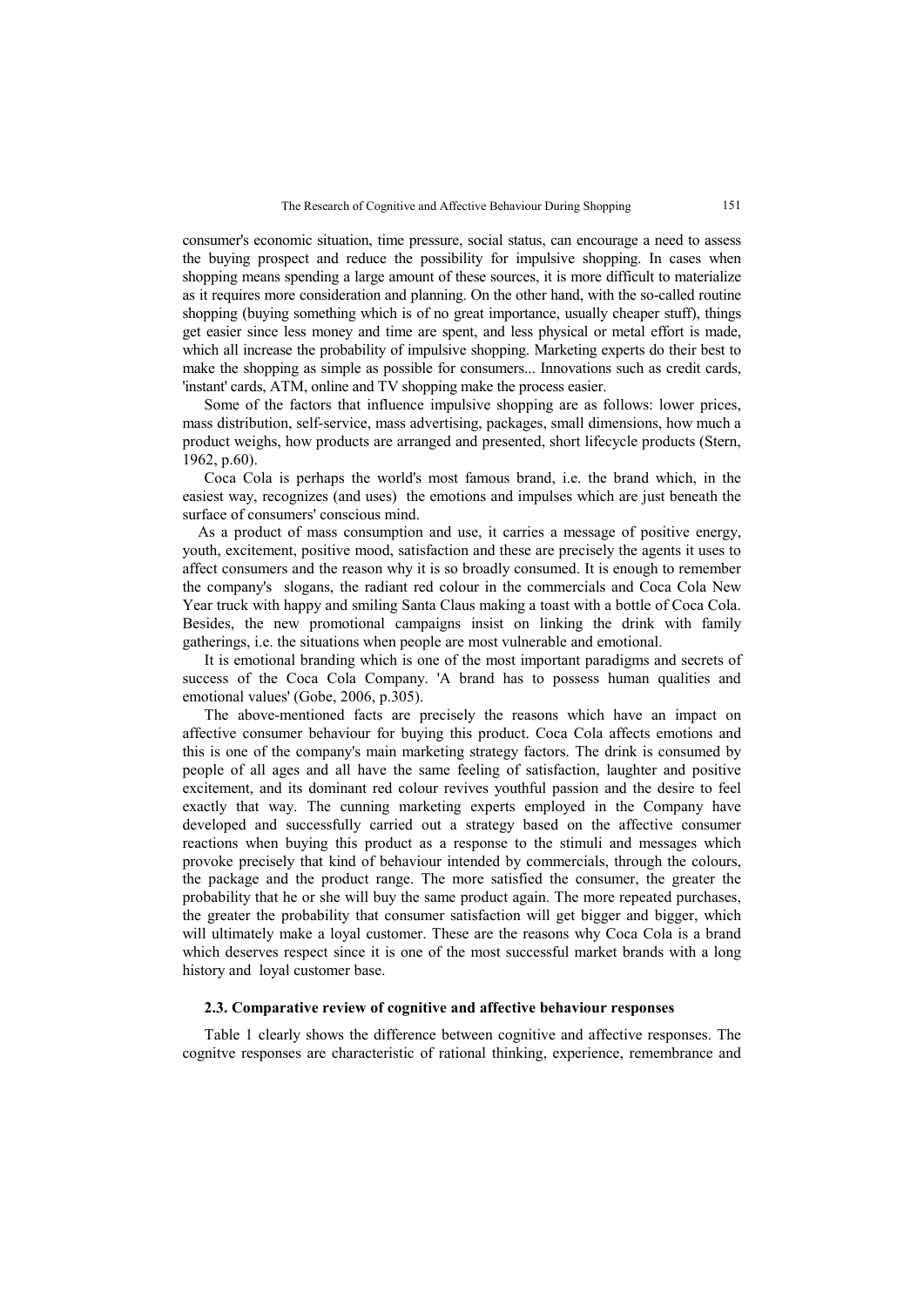#### 152 I. TRANDAFILOVIĆ, V. PAŠIĆ, S. PERUNOVIĆ

they refer to longer periods and are the outcome of our mental process of judging and concluding on the basis of the essential features of something. On the other hand, the affective responses are the result of the person's present emotional state and experienced feelings provoked by the surrounding and external characteristics that affect our senses and their readiness to respond after which the persons makes a judgement without giving much thought to a particular thing.

| Five cognitive responses               |                        |  |
|----------------------------------------|------------------------|--|
| It is not important<br>It is important |                        |  |
| It means a lot to me                   | It means nothing       |  |
| It is valuable to me                   | It has no value for me |  |
| It is relevant for me                  | It is irrelevant       |  |
| I need that                            | I don't need that      |  |
| Five emotional responses               |                        |  |
| It is interesting                      | It is not interesting  |  |
| It is exciting                         | It is boring           |  |
| It is attractive                       | It is not attractive   |  |
| It is fascinating                      | It is ordinary         |  |
| It is engaging                         | It is not engaging     |  |

**Table 1** Five cognitive and five emotional responses

*Source:* Arnould E., Price L., Zinkhan G., *Consumers*, McGraw Hill / Irwin, 2004, p. 287

A number of authors pay special attention to the fact that the cognitive and affective systems involve different brain hemispheres and therefore conclude that these are the two independent systems. Contrary to this, some other authors claim that these are mutually dependent systems. (Paul, Olson, 1996, p.57)

#### 3. THE BASIC POSTULATES OF FIELD RESEARCH

The research whose results we will see in the following pages was carried out with the aim to find out how much influence cognitive and affective consumer behaviour has on the choice of particular products during shopping. The questionnaire was conducted in Jagodina with 100 respondents of different gender, age and education.

The research method that was used is a structured questionnaire with indirect questions. The intention was to get to the conclusions indirectly since the directly asked questions about cognitive and affective behaviour might have confused the respondents. The questionnaire had already-made answers, which made the systematisation easier. What might have cause a problem with this type of surveying is the non-existance of certian answers, but we paid attention to this.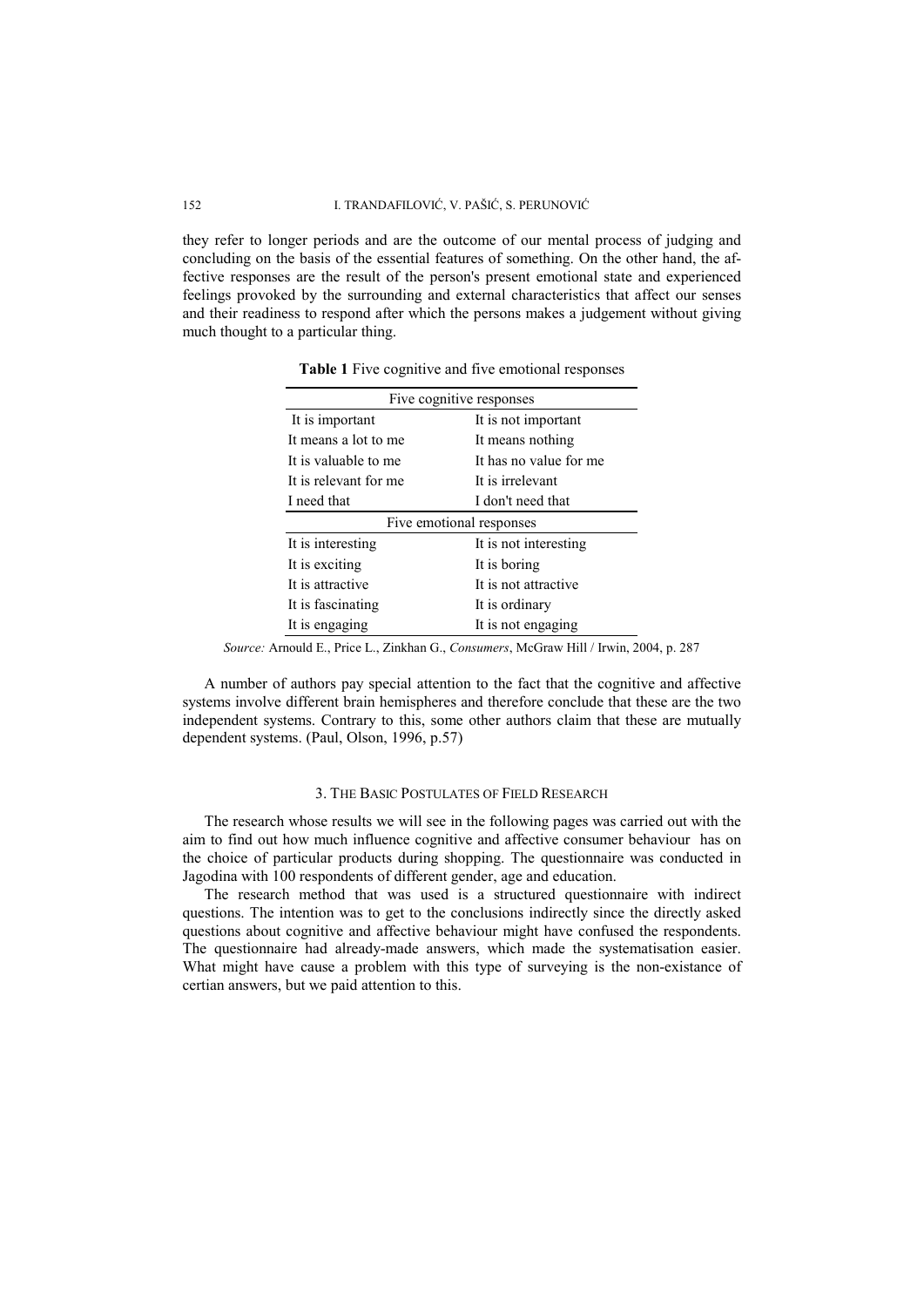#### 4. THE RESEARCH RESULTS

The respondents' economic structure is the following:

- Gender structure:  $62\%$  women and 38% men.
- Age structure: 15 to 25 year-olds make 21% of the sample; persons aged  $26 35$ make 24%; persons aged  $36 - 45$  make  $32\%$ ; persons aged  $46 - 55$  make  $18\%$ ; persons aged 56 – 70 make 5%.
- Education: 66 % finished at least secondary school; 34% are university or college graduates.
- Respondents' status: 6% pupils; 12% students; 67% employed; 10% unemployed; 5% – retired.
- Monthly salary in RSD: up to  $10,000 8%$  of respondents; between 10,001 and 20,000 – 10%; between 20,001 and 35,000 – 28%; more than 35,000 – 32%; 22% of the respondents did not want to answer this question.

The results regarding the frequency of shopping (for all respondents): every day – 42%; once a week  $-34\%$ ; two to three times a month  $-13\%$ ; once a month  $-11\%$ . Table 2 shows that women go shopping much more often than men.

**Table 2** Frequency of shopping – according to the gender

|                            | Women  | Men    |
|----------------------------|--------|--------|
| Every day                  | 34.15% | 10.52% |
| Once a week                | 32.00% | 31.58% |
| Two to three times a month | 18 23% | 39 48% |
| Once a month               | 15.52% | 18.42% |
|                            |        |        |



**Chart 1** Do customers plan to buy something?

Do they plan to buy something (all respondents included) : 45% – usually plan; 34% – do not plan; 21% – plan if more expensive products are in question (Chart 1).

Shopping is usually planned (according to the gender): women  $-62\%$ ; men  $-38\%$ . This relationshipis consistent with the sample's gender structure, which means that there is no significant difference between men and women.

When planning the purchase of more expensive products (according to the gender): women 69%; men 31%. Taking into account the gender structure of the sample, the difference is not significant.

The products for which buying plans are made in advance (all respondents included) – technical goods, furniture, cars – 66%; clothes, cosmetics, food - 34%.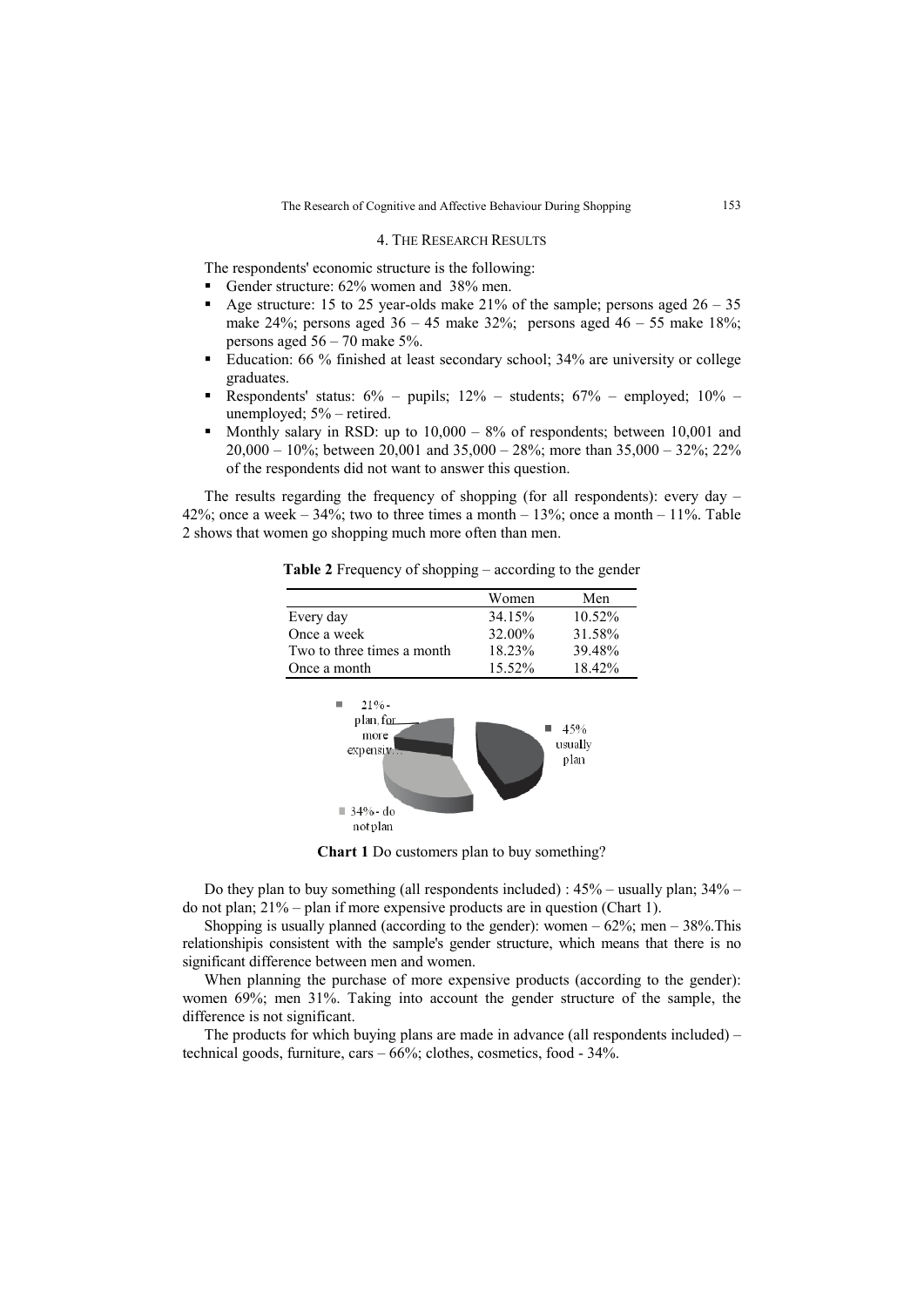Shopping planned in advance (according to the educational profile): the respondents who have completed at least secondary school education plan in advance to buy something much more often that this is the case with university or college graduates.

When shopping is planned in advanced – according to the respondents' gender – Table 3 shows (taking into account the respondents' gender structure at the same time) that men have already made plans when it comes to buying technical goods or cars, while women, compared to men, plan more what kind of food to buy.

**Table 3** Shopping planned in advanced –in accordace to the respondents' gender

|                 | Women | Men |
|-----------------|-------|-----|
| Technical goods | 36%   | 64% |
| Cars            | 28%   | 72% |
| Food            | 72%   | 28% |

The products for which no advanced plans are made (all respondents included) respondents chose one option: the largest number chose food, then books, cosmetics, clothes (Chart 2).







**Chart 3** Who they like to go shopping with

*Who they like to go shopping with (all respondents included):* alone – 55%; with a friend  $-26\%$ ; with a partner/spouse  $-15\%$ ; with parents  $-4\%$  (Chart 3).

*Who they like to go shopping with (according to the gender):* the option 'alone' was chosen by 86% of men and 14% of women; 28% men and 72% women chose the option 'with a spouse'. Even if the gender structure is taken into account, the conclusions are the same. This means that men prefer to go shopping alone while women prefer doing this with their spouses.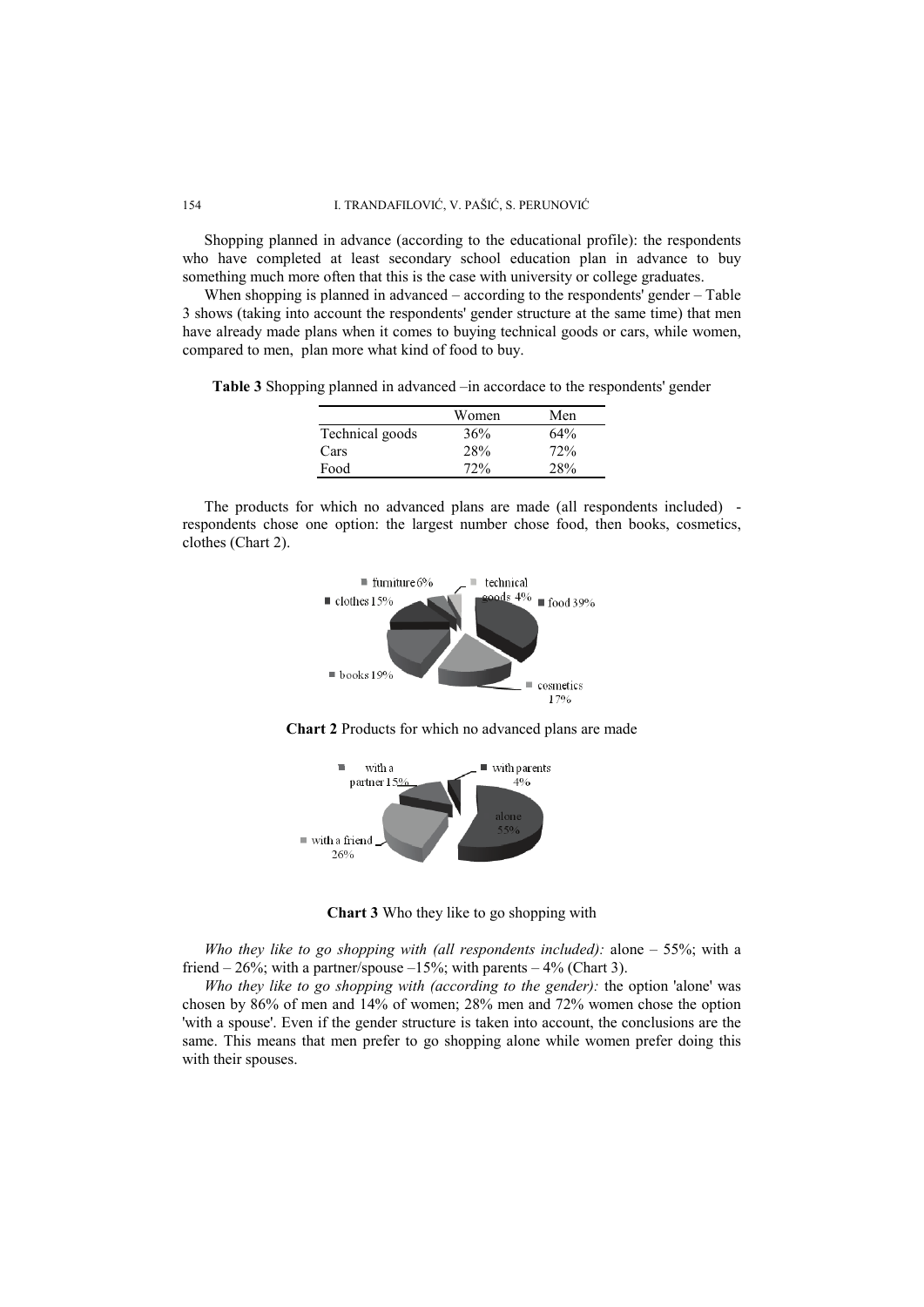*The most frequent shopping places (all respondents):* huge supermarkets occupy the first position – 38%; flowershops, bookstores and shops specialised in technical goods are visited least (Chart 4).



**Chart 5** What people buy with the greatest pleasure

 $\equiv$  chocolatel  $\frac{1}{2}$  $\overline{\mathbf{9}}_0$ 

perfume:

*What is bought more often (according to the gender):* From Table 4 (and taking into account the gender structure of the sample at the same time) it can be concluded that men buy technical goods more often, while women prefer clothes; when books are concerned, women buy them more often, but this difference does not reflect the gender structure of this sample, so we can say that our research shows that it is men who buy books more often than women.

|              | <b>THOIC</b> I What to cought more crient genuel |        |
|--------------|--------------------------------------------------|--------|
|              | Women                                            | Men    |
| Tech goods   | 22.00%                                           | 78.00% |
| Clothes      | 83.00%                                           | 17.00% |
| <b>Books</b> | 52.00%                                           | 48.00% |

**Table 4** What is bought more often – gender

**Table 5** The products people buy with the greatest pleasure - gender

|              | Women | Men |
|--------------|-------|-----|
| Chocolate    | 92%   | 8%  |
| Perfume      | 79%   | 21% |
| Computer     | 19%   | 81% |
| <b>Shoes</b> | 32%   | 68% |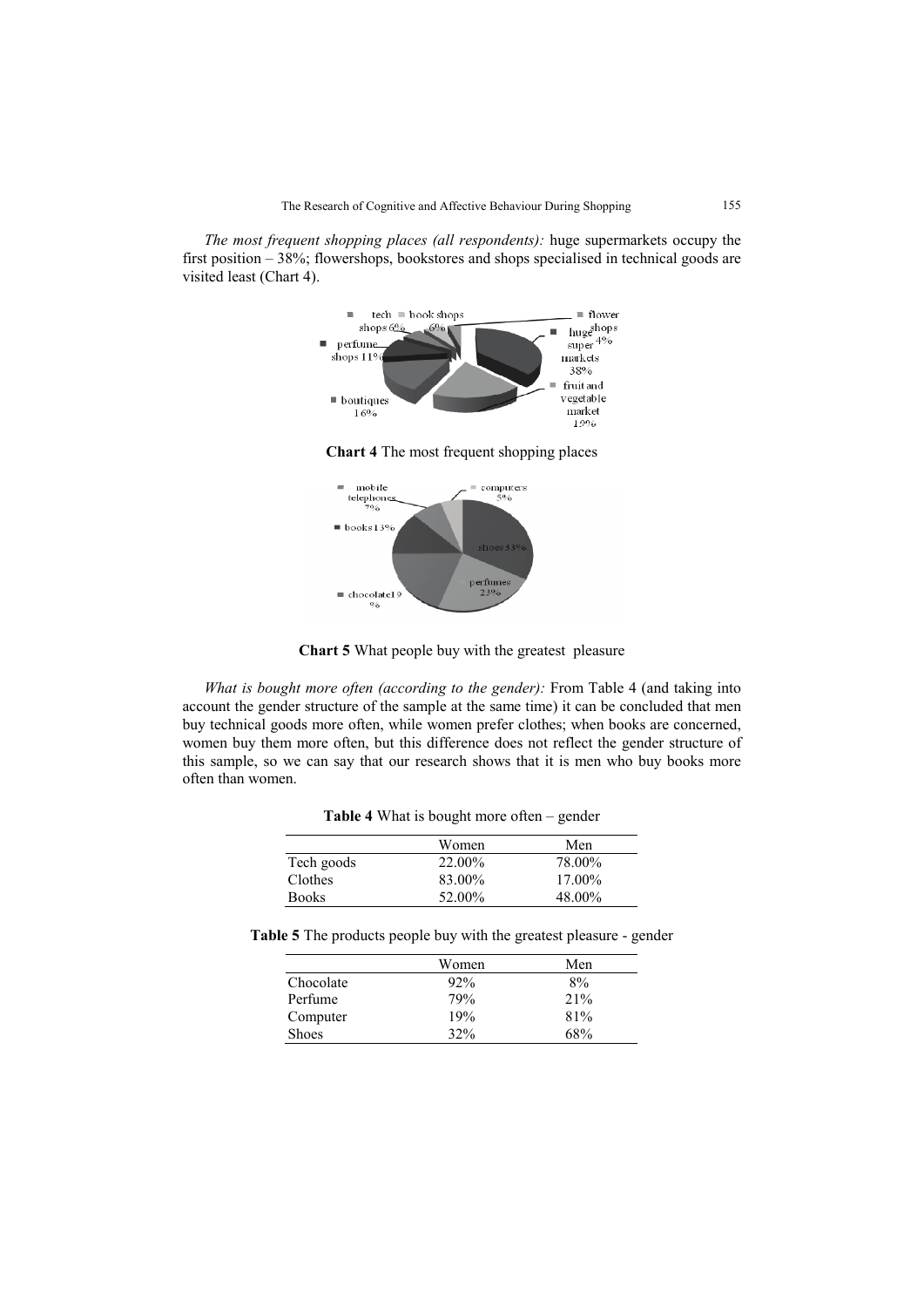*The products people buy with the greatest pleasure (all respondents):* shoes – 33%; perfume – 23%; chocolate – 19%; books – 13%; mobile telephone – 7%; computer 5% (Chart 5).

*The products people buy with the greatest pleasure (according to the gender):* Table 5 (taking into account the gender structure of the sample) shows that men buy computers and shoes with great pleasure, while women enjoy buying chocolate and perfumes.

*Books are bought with great pleasure (according to the education):* Judging from Chart 6 (and at the same time taking into account the respondents' education) we can conclude that university and college graduates buy books with more pleasure.



**Chart 6** Consumers who buy books with great pleasure



**Chart 7** Buyers who go shopping because they have more free time

*The subjects go shopping for the following reasons (all respondents included):* have a need to shop – 71%; love shopping – 26%; shopping has become a habit –  $2\%$ ; have a lot of free time – 1%.

*Buyers who go shopping because they have more free time:* According to Chart 7 (and taking into account the respondents' status at the same time) it can be said that retired persons go shopping more often than the employed because they have more free time.

*The reason for going shopping – according to the gender:* According to Table 6 (and taking into account the sample's gender structure at the same time) it could be said that men ususally buy when they need something while women like shopping and it has become their habit.

**Table 6** The reason for going shopping– according to the gender

|                             | Women   | Men   |
|-----------------------------|---------|-------|
| Have a need to shop         | 18%     | 82%   |
| Love shopping               | 87%     | 13%   |
| Shopping has become a habit | $100\%$ | $0\%$ |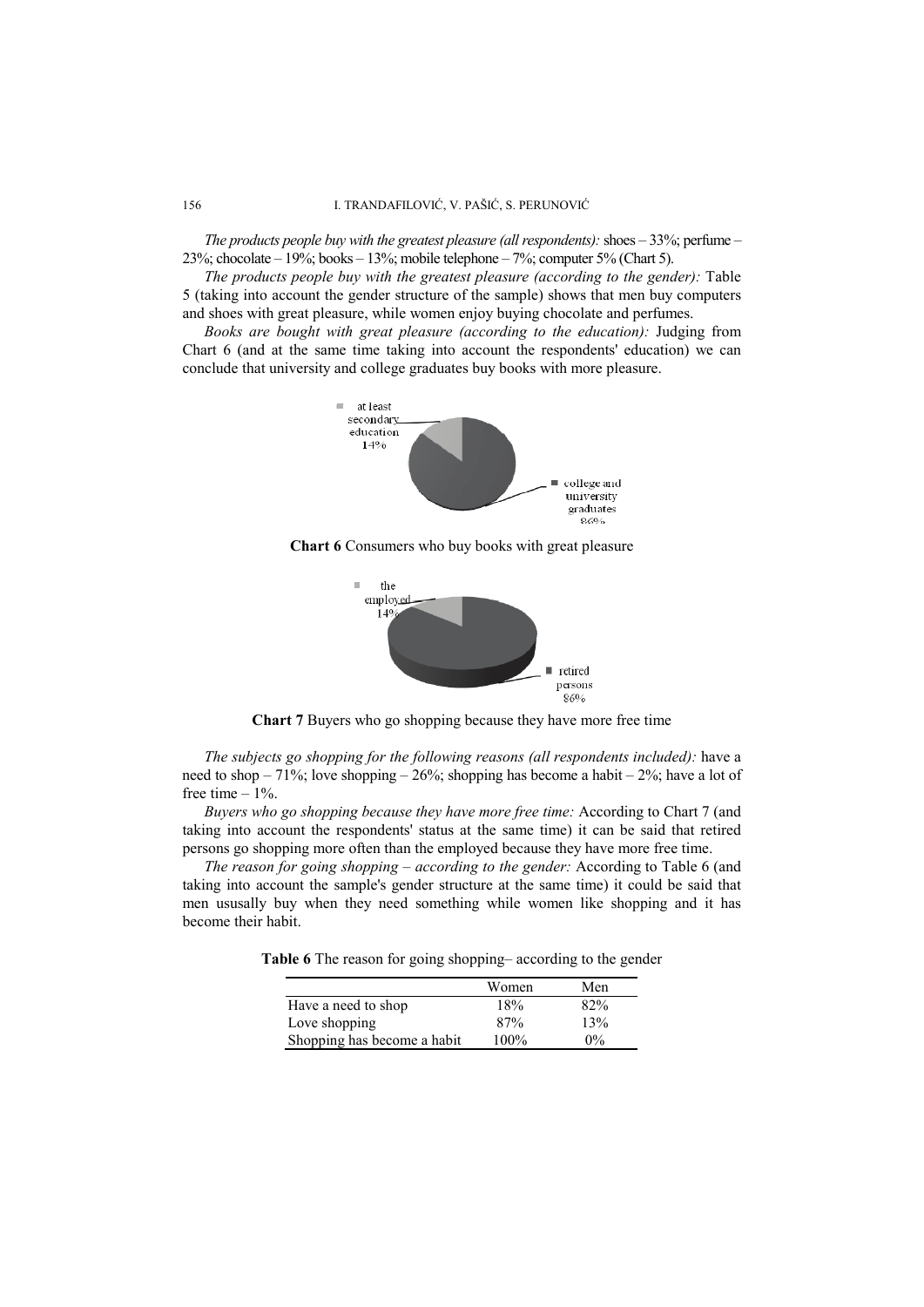*Does the mood affect shopping (all respondents included):* 47% - sometimes; 33% always; 20% - does not affect (Chart 8).



**Chart 8** The effect of the mood on shopping



**Chart 9** Buyers who are always affected by their mood when going shopping

*The mood always affects shopping (according to the gender):* According to Chart 9 (and taking into account the respondents' gender structure at the same time) it can be said that women are far more affected by their mood when going shopping than their male counterparts.

*The mood has no effect on shopping (according to the education):* According to Chart 10 (and taking into account the respondents' education) it can be said that there is a higher percentage of college and university graduates who are not affected by their mood when they go shopping.



**Chart 10** Buyers who are not affected by their mood when going shopping



**Chart 11** Items that can cheer up consumers when they are sad

*They go shopping when they feel (according to the gender):* According to results (and taking into account the respondents' gender at the same time) it can be concluded that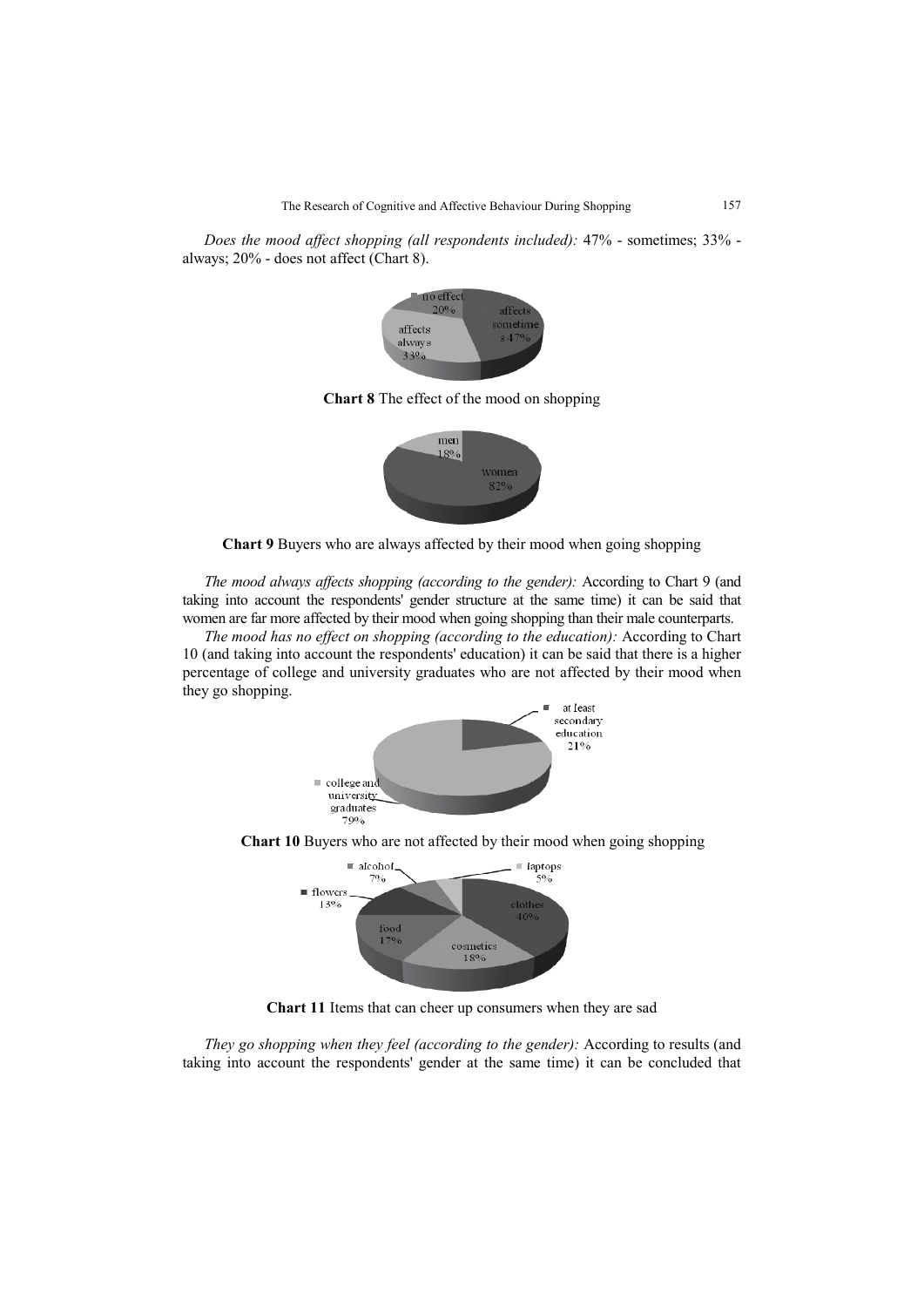there is a higher percentage of women who go shopping when they are sad or angry, unlike men who go shopping more when they are in a good mood.

*When they are sad, buying the following items can cheer them up (all respondents included):* clothes – 40%; cosmetics – 18%; food – 17%; flowers – 13%; alcohol – 7%; laptops 5%; (Chart 11).

*What cheers consumers up most (according to the gender and education):*According to Table 7 (and taking into account the respondents' gender at the same time) it can be said that there is a higher percentage of women who are cheered up after buying clothes than this is the case with their male counterparts. The situation is opposite when buying a laptop is in question. Also, college and university graduates enjoy buying clothes more (taking into account the structure of the sample).

**Table 7** Consumers are most cheered up when they buy the following items (according to the gender and education)

| Clothes | Women 89%    | Men $11\%$                                                            |
|---------|--------------|-----------------------------------------------------------------------|
| Clothes |              | at least secondary education 32% college and university education 68% |
| Laptop  | women $16\%$ | men 84%                                                               |

*Do they buy even unnecessary items when they are sad (all respondents included):*  never –  $23\%$ ; sometimes –  $61\%$ ; almost always –  $14\%$ ; always –  $2\%$ .

*Do they buy unnecessary items when they are sad (according to the gender):* According to results (and taking into account the gender structure of the sample at the same time) it can be said that there is a significantly higher percentage of men who do not buy unnecessary items even when they are sad.

*When they are angry, consumers go shopping (all respondents included):* forget some of the items from the shopping list *-* 62%; buy only the shopping list items *-* 14%; buy even the unplanned items *-* 24% (Chart 12).



**Chart 12** How consumers behave when they are angry and go shopping

|  | Table 8 When consumers are angry and go shopping - gender. |  |  |  |  |
|--|------------------------------------------------------------|--|--|--|--|
|  |                                                            |  |  |  |  |

|                                   | Women | Men |
|-----------------------------------|-------|-----|
| Forget some of the intended items | 76%   | 24% |
| Buy items they have               |       |     |
| Not planned to buy                | 88%   | 12% |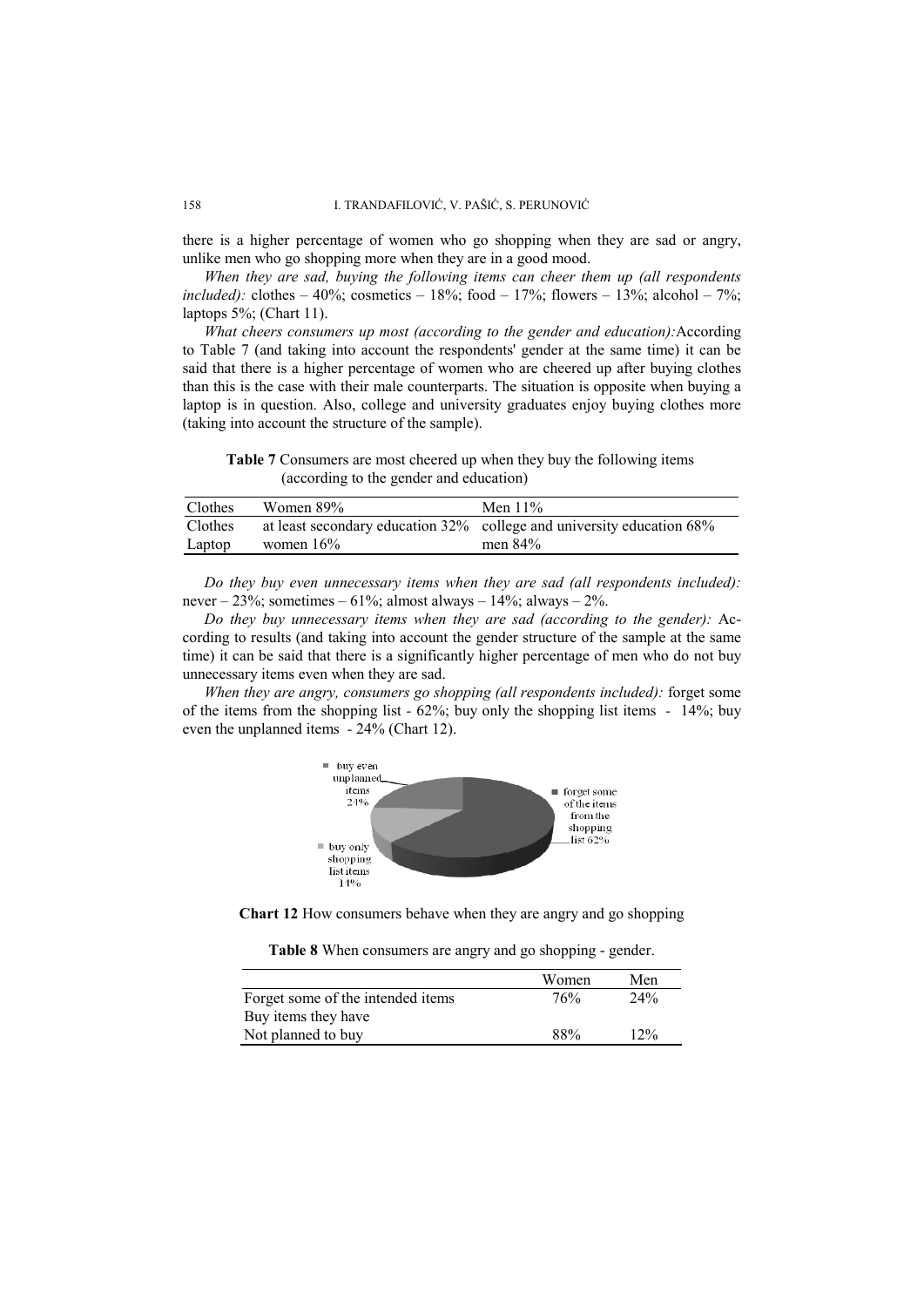*When consumers are angry and go shopping (according to the gender):* According to Table 8 (and taking into account the sample's gender structure at the same time), it may be concluded that there is a significantly higher percentage of women who, when angry, forget some of the items they have intended to buy or buy some items they have not planned to buy.

*When a product reminds them of a dear person (all included and according to the gender):* According to Table 9 (and taking into account the sample's gender structure at the same time) men more often tend to buy rationally while women buy emotionally.

*When they are happy, they buy to a dear person as a present (all included):* cosmetics  $-25\%$ ; clothes  $-22\%$ ; jewellery  $-20\%$ ; flowers  $-18\%$ ; a book  $-15\%$ .

- Among the respondents who buy *cosmetics* to dear persons when they are happy there are more women  $-84\%$ , in comparison to men  $-16\%$ . This conclusion also goes when the sample's structure is in question;
- Among the respondents who buy *flowers* to dear persons when they are happy there are fewer women  $-9\%$  in comparison to men-91%. This conclusion also goes when the sample's structure is in question;
- Among the respondents who buy *jewellery* to dear persons when they are happy the salary plays the central role – 94% of the respondents with more than RSD 35,000 belong to this group;
- Among the respondents who buy *a book* to dear persons when they are happy –the highest percentage are college and university graduates – 69%, in comparison to those who have completed secondary school at least – 31%. This conclusion also goes when the sample's structure is in question;

|                                | Total | Men | Women |
|--------------------------------|-------|-----|-------|
| Buy if it is a quality product | 45%   | 38% | 22%   |
| Buy without thinking           | 25%   | 24% | 63%   |
| Buy if offered at a discount   | 16%   | 16% | 9%    |
| Do not buy                     | 14%   | 22% | 6%    |

**Table 9** When a product reminds them of a dear person

|  | Table 10 When they are happy, they buy to a dear person as a present |
|--|----------------------------------------------------------------------|
|--|----------------------------------------------------------------------|

| Cosmetics | 25% |
|-----------|-----|
| Clothes   | 22% |
| Jewellery | 20% |
| Flowers   | 18% |
| A book    | 15% |

*The intended shopping related to a happy occasion may be interrupted by a bad mark or superior's criticism at work. In such situations (all respondents):* go shopping as they have already planned  $-43\%$ ; go shopping but do not enjoy it  $-35\%$ ; buy in a hurry or the items that attract their attention – 22%.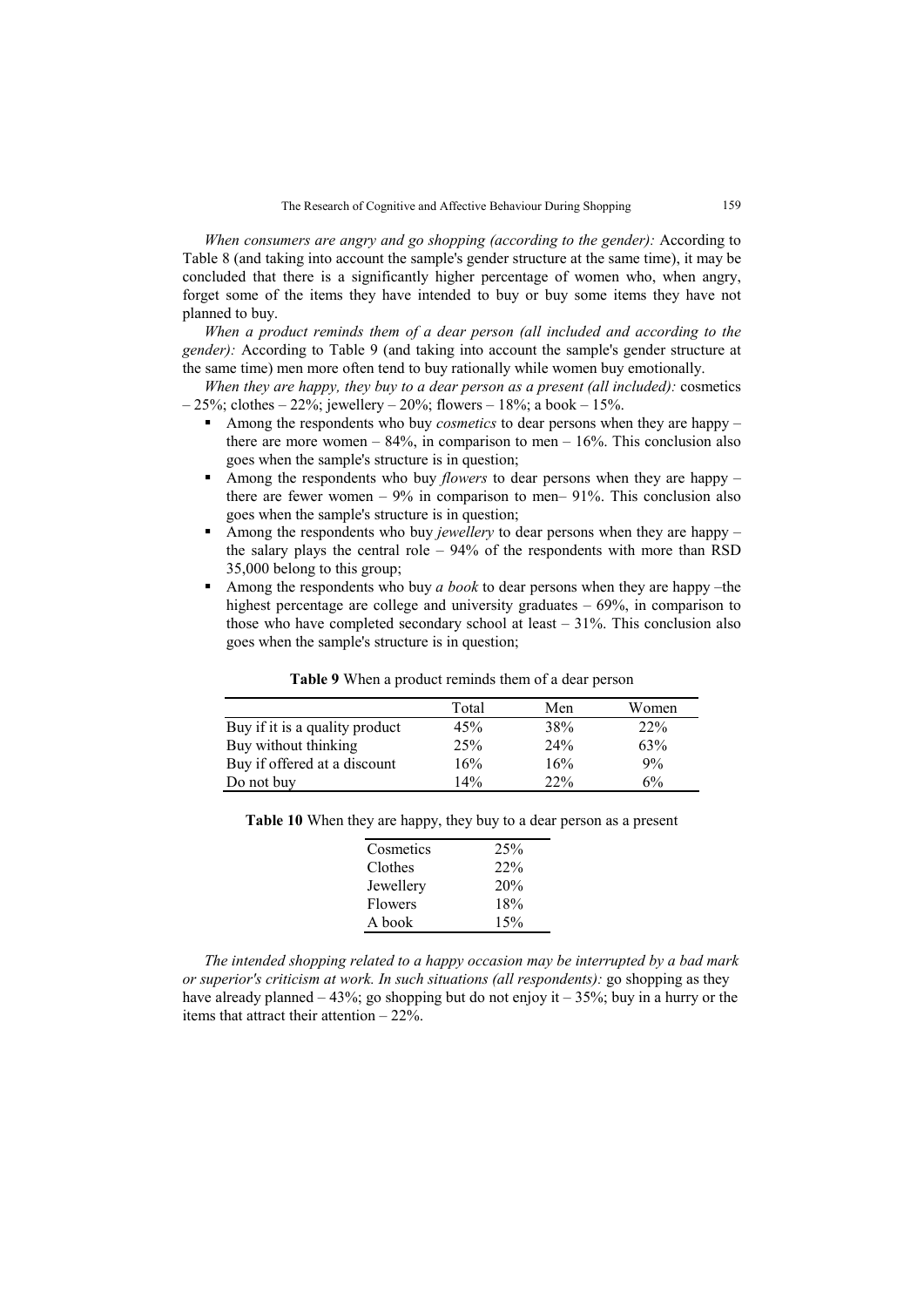#### 160 I. TRANDAFILOVIĆ, V. PAŠIĆ, S. PERUNOVIĆ

- There are more men among the respondents who buy according to their plan 77%, in comparison to women – 23%. This conclusion also goes when the sample's structure is in question;
- There are fewer men among the respondents who buy according to the plan but do not enjoy the shopping  $-19\%$ , in comparison to women  $-81\%$ . This conclusion also goes when the sample's structure is in question;

*When the respondents advertise a product (all respondents):* they are calm when trying to get the information about who is responsible and when explaining the problem – 68%; do not hide their dissatisfaction and seem aggressive  $-20\%$ ; they appear calm when asking who is in charge but then assume an aggressive attitude  $-7\%$ ; nothing of the suggested –  $5\%$ .

- There are more women among the respondents who do not hide their dissatisfaction and assume an aggressive attitude when advertising a product  $-76\%$ , in comparison to men – 24%. This conclusion also goes when the sample's structure is in question;
- Among the respondents who appear calm when asking about the man in charge and explaining the problem there are more college and university graduates  $-61\%$ , in comparison to those who have completed at least secondary education – 39%. This conclusion also goes when the sample's structure is in question;

*Consumers love shopping because (all respondents included):* simply buy what they need  $-41\%$ ; it makes them feel better  $-31\%$ ; it relaxes them  $-24\%$ ; it is the best fun  $-4\%$ .

- Among the respondents who simply buy what they need, there are more men 81%, in comparison to women – 19%. This conclusion also goes when the sample's structure is in question;
- Among the respondents who love shopping because it makes them feel better there are fewer men –  $14\%$ , in comparison to women –  $86\%$ . This conclusion also goes when the sample's structure is in question.

### 5. DISCUSSION

On the basis of this survey and the sample of 100 respondents, the answers to the required questions are obtained as well as the needed data. The prevailing age structure is 36-45, most of the respondents have completed secondary schools – 56%, and 34% are college and university graduates and the majority in both groups are employed. The prevailing shopping frequency is every day - 42%; two to three times a month with university graduates and every day with those who have completed lower levels of education. Highly educated men usually go shopping once a week, and those with lower education two or three times a month. 45% of the respondents, both men and women, love to plan what they will buy. Technical goods occuppy the first place in the intended shopping list of less educated respondents, while this place is taken by a car with college and university graduates (32,43%). Men mostly plan shopping when technical goods and cars are in question, while women do so for clothes and food. Food is in the last place when it comes to making shopping plans. What is also characteristic of highly educated subjects is that they plan buying cosmetics or books rarely, while such items for the less educated are clothes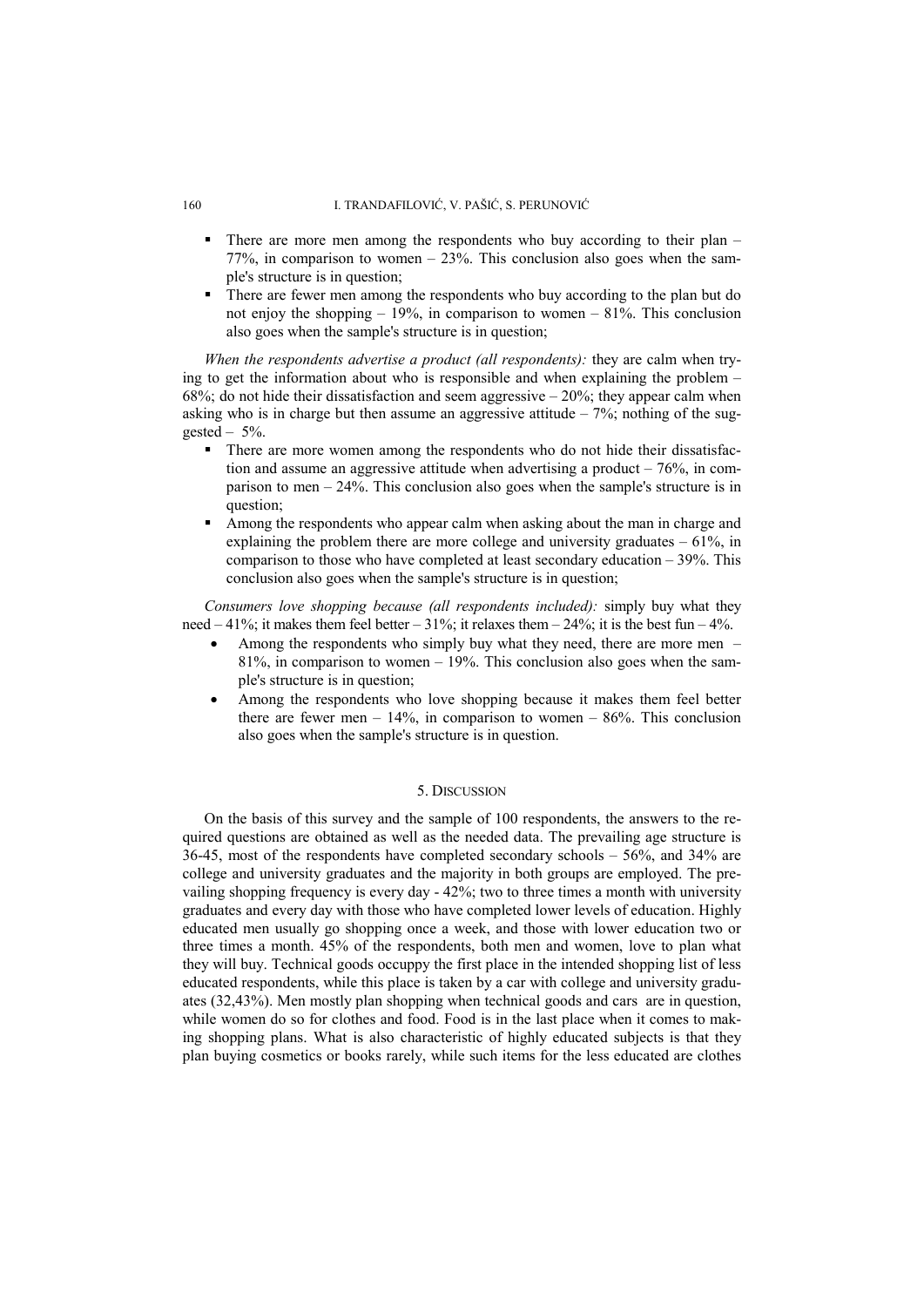and cosmetics. 54.55% of the repondents like to go shopping alone. Men prefer to go alone much more than women, while ladies prefer to be accompanied by their partners. Men finish shopping quickly and have no time for analytical or detailed conversation unlike women who like to hear the oppinion of their partners, i.e. to get support and admiration especially when it comes to items of clothes. They mostly go shopping to huge supermarkets as they are supplied with a wide range of products for everyday use, and they usually buy food - 37,15%. Men buy (choose) technical goods most often, while women usually buy clothes. The respondents with a lower income spend more on food in comparison to those with higher salaries. Approximately both men and women are interested in buying books. Chocolate is especially pleasurable for women and it is known as a contributor to feelings of well-being and happiness because of serotonin – the happiness hormone - which puts back a smile on our faces. This is confirmed by yet another piece of data that even the less educated respondents enjoy buying chocolate most as it is an ideal and non-expensive cure for, probably, frequent mood changes which are the result of low income, battle for survival and everyday stress

Most respondents buy out of a need (71%). This is true especially for men. Those who love to go shopping or buy out of a habit are mostly women. The retired buy more often than the employed as they have more free time. Women are more influenced by the mood than men when shopping is in question, and the same goes for the respondents who have completed at least higher education. This means that women are under the influence of their current mood and emotional state when they go shopping, which corresponds to affective behaviour and impulse buying which are the outcome of various stimuli, unlike men who are rational, rely on experience and thinking and therefore, express cognitive behaviour.

The repondents usually go shopping when they are in the right mood (51.10%), while when they are disappointed it happens very rarely.There are more women than men who go shopping when they are sad or angry. Buying clothes is the best cure for both male and female, especially for women since if a new thing suits them, they feel happier and more satisfied, which affects the general psychological state and makes them feel better. Food is the item that cheers the respondents between the ages of  $56 - 70$ . Quality is of primary importance when choosing a product, while discounts increase buying the products the respondents have had no intention of buying. When they are sad, 14% almost always buy what they do not need, and sometimes this goes to 61%. Men more rarely than women buy unnecessary items because they are angry or sad. Perhaps the reason for this lies in male rationality and female emotionality.

A product that reminds them of a dear person is generally bought if it is of high quality – this is true of men, while women buy such products more often without much thinking. Less educated population buys more often if there is a discount. Generally cosmetics is bought as a present, which corresponds to female attitudes, while men prefer flowers as a gift. Jewellery is bought by high-earning people. More educated people prefer to buy books as a gift.

The planned shopping cannot be interrupted by any happy event or party. Most respondents have not been promoted any products and even if they have done that, it has been done in a calm way. In such situations men have proven to be more rational than women.

The thing they love most about shopping is the thing that they first satisfy their own needs and then feel better. Among the repondents who buy out of the need there are more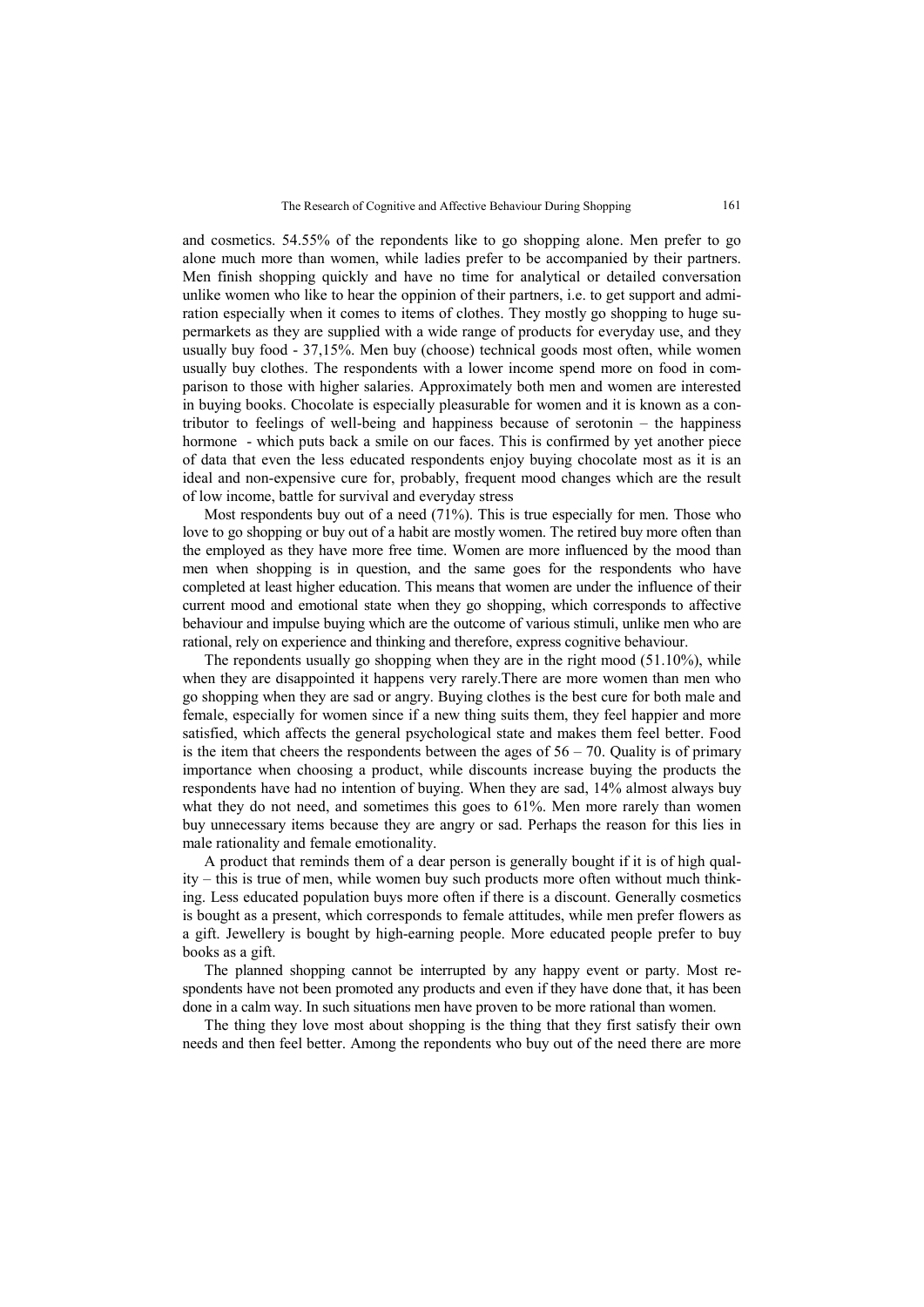men, while there are more women among those who feel better when going shopping. The retired have most fun shopping while less educated people find it relaxing.

On the basis of this research we could see the effects of consumer affective and cognitive behaviour when buying a particular type of product. The respondents are in different emotional states when they go shopping, when they are happy, sad, angry and they react differently to various stimuli, which depends on their perception, sense of hearing and taste and their surrounding and may respond by impulsive buying when they come in touch with cheaper products such as: food, flowers, cosmetics. Unlike this affective behaviour, the respondents also buy relying on their memory and experience after giving it a thought, and this is most usually the case with high prices and products that will be used in longer periods such as cars, technical goods and furniture.

The respondents' attitude was very active, they found the questionnaire interesting and actual, especially the female part, and they even added their own comments and explained their own attitudes. Although they had to do the questionnaire in writing, they expressed a wish to do it also orally, which is a sign of their great interest, not to mention the satisfaction of interviewers. The research fulfilled our expectations and was successfully completed.

#### 6. POSSIBLE FURTHER RESEARCH

Every scientific paper and scientific research has certain limitations and the given conclusions are relevant for the research in question. This paper may be further developed and completed in the following way:

- It is possible to ask additional and more concrete questions in relation to consumer behaviour in specific situations;
- It is possible to analyse the data by help of statistical causality analysis instead of descriptive statistics which is used here.
- It is possible to carry out the survey with a larger number of respondents (absolutely but also according to certain demographic, economic, geographical categories), which would make the sample more representative, etc.

### 7. CONCLUSION

The results of the research show different types of behaviour of both male and female when going shopping. Women are more emotional, impulsive, they react more and faster on sudden impulses and the surrounding. The mood affects their shopping and the choice of the bought items, they often go shopping when they are sad or angry and enjoy the shopping precisely as it makes them get rid of such negative feelings. They are prone to listen to the opinion or criticism of other people, but not so much as to give up shopping. Most women show affective behaviour when buying particular types of products.

Men, on the other hand, prefer rational shopping, fast and moderate. They mostly buy more expensive products and do not pay attention to other people's opinion, suggestions or criticism so much. They rely on their own judgement and plan shopping only when more expensive products are in question. Before the actual purchase, they think and rethink, inform and decide, and this is so mostly with high-priced products when quality is crucial such as cars and technical goods.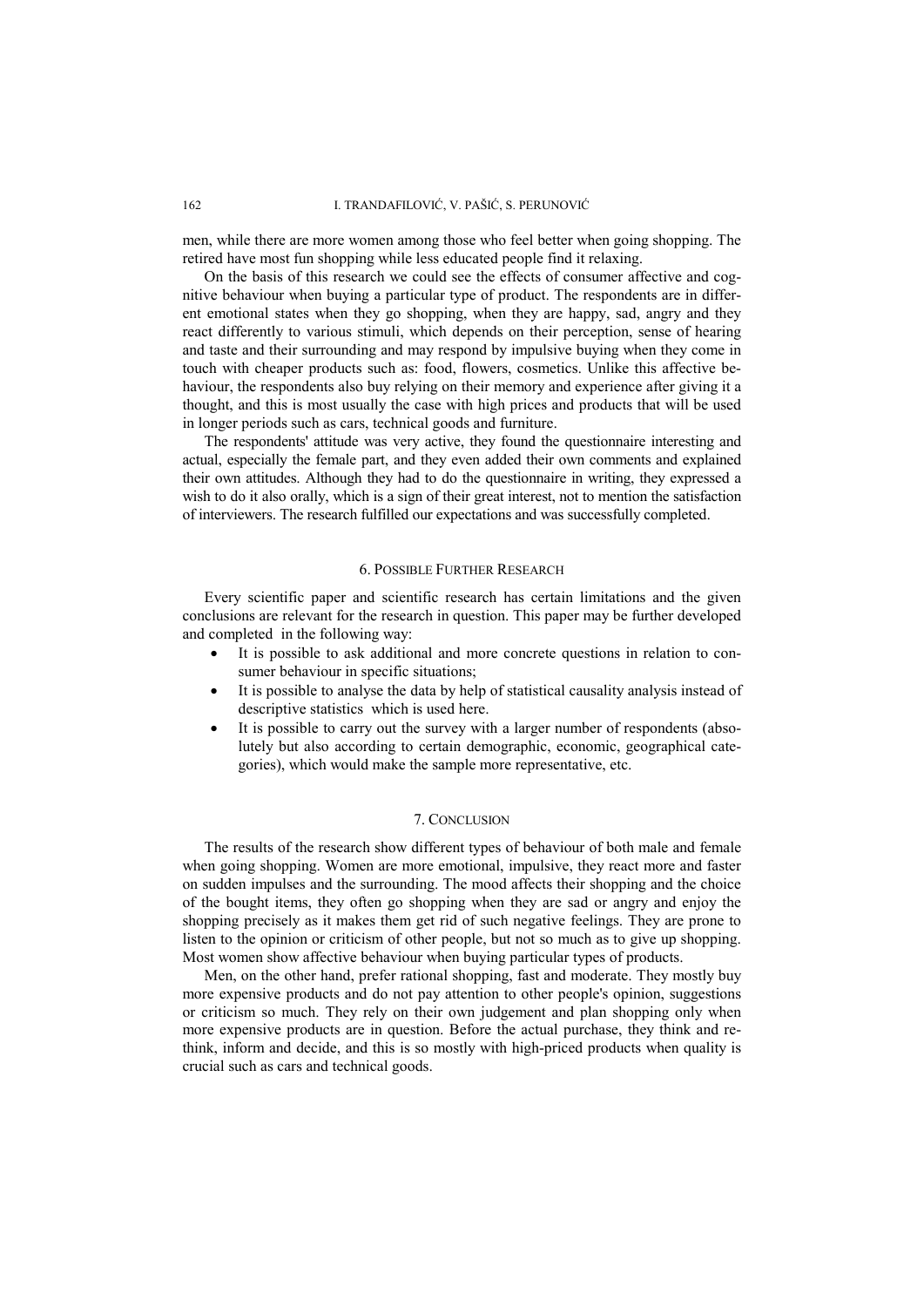Highly-educated respondents show more cognitive behaviour, unlike less-educated who are more prone to the affective one (react to certain stimuli) so they buy more often cheaper items relying on their memory, excitement, nice packaging, taste, colour, etc.

Pupils, students as well as the population between  $15 - 35$  go shopping in dependance on their mood, current impulses, emotions, while older people tend to think more, especially men, while women still react impulsively. However, when buying more expensive products they show cognitive behaviour, although not as much as men do.

If doing business is to be successful, gathering as much information as possible is necessary regarding consumer needs and motives, their behaviour in different situations and the factors which affect the process of buying, as well as the abilities of the product to arouse concumers' emotions, their curiosity and satisfy the need for knowledge.

Affective and cognitive consumer behaviour is a very important factor in the ralization of the shopping process and therefore requires special attention. Part of the marketing strategy is to be so directed as to use the research and relevant data for the better understanding of consumers, their moods, knowledge and experience when choosing a particular type of product, which will ultimately boost the sales and improve the business itself.

Affective and cognitive consumer behaviour affects the quantity, type and presence of the product in the market, its supply and demand, competition and business orientation. If a company wants to have a bigger market share and be better positioned in the market, loyal and satisfied buyers have to be understood – that is, their desires, needs, possibilities. In that way the company will operate more successfully and its consumers will continue buying its products whether emotionally or rationally.i.e. showing either affective or cognitive behaviour.

#### **REFERENCES**

- 1. Arnould E., Price L., Zinkhan G.,(2004), *Consumers*, McGraw Hill / Irwin..
- 2. Dunne D. (2005), *Consumers don't need a thing*, Marketing, Toronto, Apr 11.
- 3. Gobe, M. (2006), *Emotional Branding*, Mass Media International, Belgrade
- 4. Ilić V.(2010), *Consumer Behavior models*, Master thesis, Faculty of Mathematics, Novi Sad, www.dmi.rs/studije/master/primenjena\_matematika/VanjaIlic.pdf (15/01/2013).
- 5. Jovanović M., Langović-Milićević A. (2009), *Intercultural Challenges of Globalisation*, Megatrend University, Beolgrade
- 6. Kotler P., Armstrong G. (2008), *Principles of Marketing*, 12th edition, NewJersey: Prentice Hall
- 7. McDaniel C., Lamb C., Hair J.(2006) *Introduction to Marketing*, eighth edition, Thompson/South Westrn, Ohio.
- 8. Milisavljević M.(2002), *Marketing,* Savremena administracija, Belgrade , XXI edition.
- 9. Paul P. J., Olson C. J.( 1996), *Consumer Behavior and Marketing Strategy*, fourth edition, McGraw Hill, New York.
- 10. Rakić B., Rakić M. (2007), *Consumer Behaviour*, Megatrend, Belgrade
- 11. Rook D.( 1987), The buying Impuls, *Journal of Consumer Research*, Volume 14, (2):189-199
- 12. Shaughnessy J. (1995), *Competitive Marketing: A Strategic Approach*, third edition, Routledge, London.
- 13. Stern H. (1962), The Significance of Impulse Buying Today, *Journal of Marketing*, Volume 26, (2):59-63.